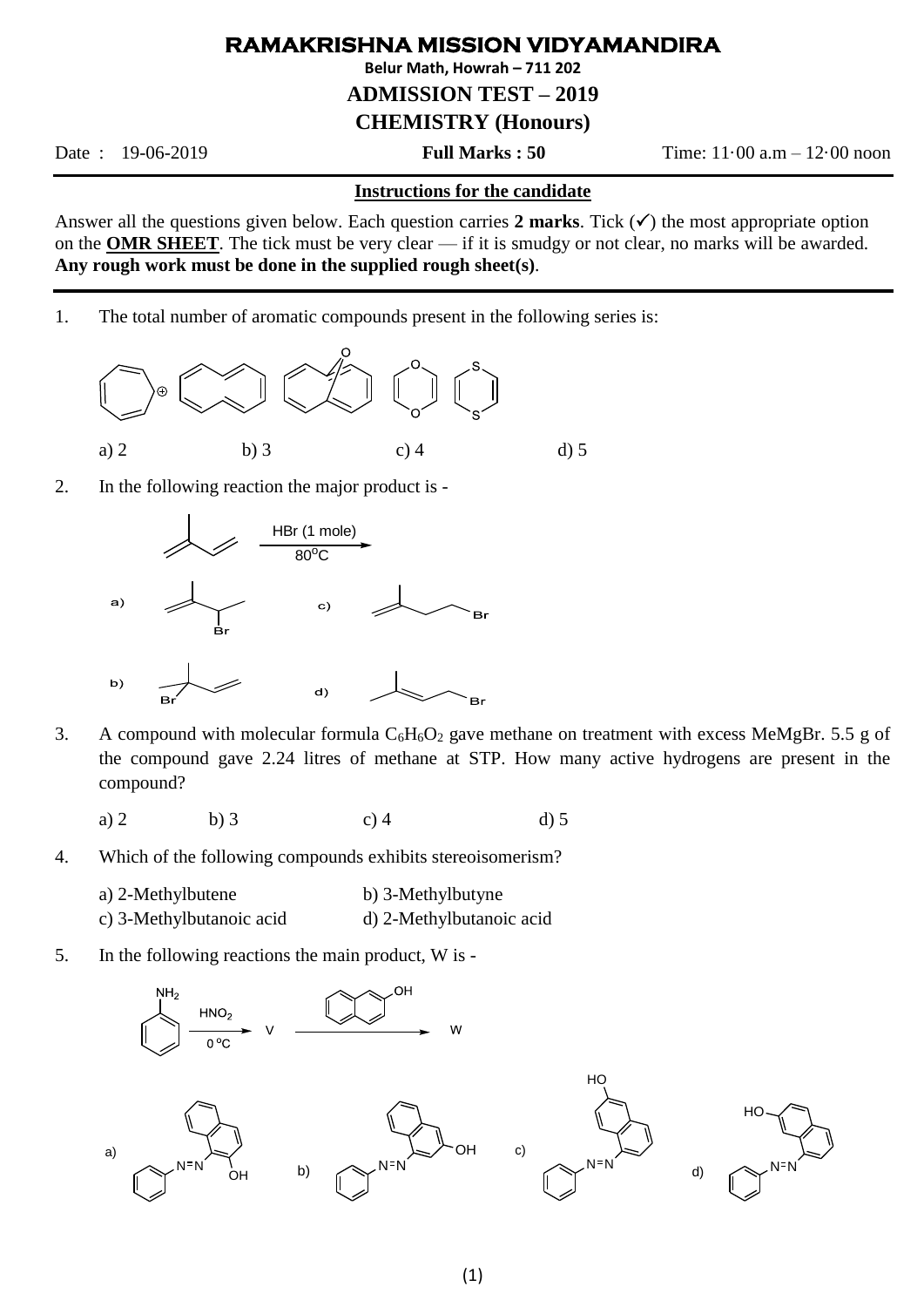6. Which one is the correct energy profile diagram for the  $S_N1$  reaction?



7. Identify compound X and Y respectively in the following reactions:



8. Which of the following would give Hofmann alkene as major product?



a) only (i) and (ii) b) only (i), (ii) and (iv) c) only (ii) and (iv) d) (i), (iii), (iii) and (iv)

9. Consider the following compounds -



The correct order towards electrophilic substitution reaction is

a) (iv) > (iii) > (ii) > (i) b) (i) > (iii) > (iv)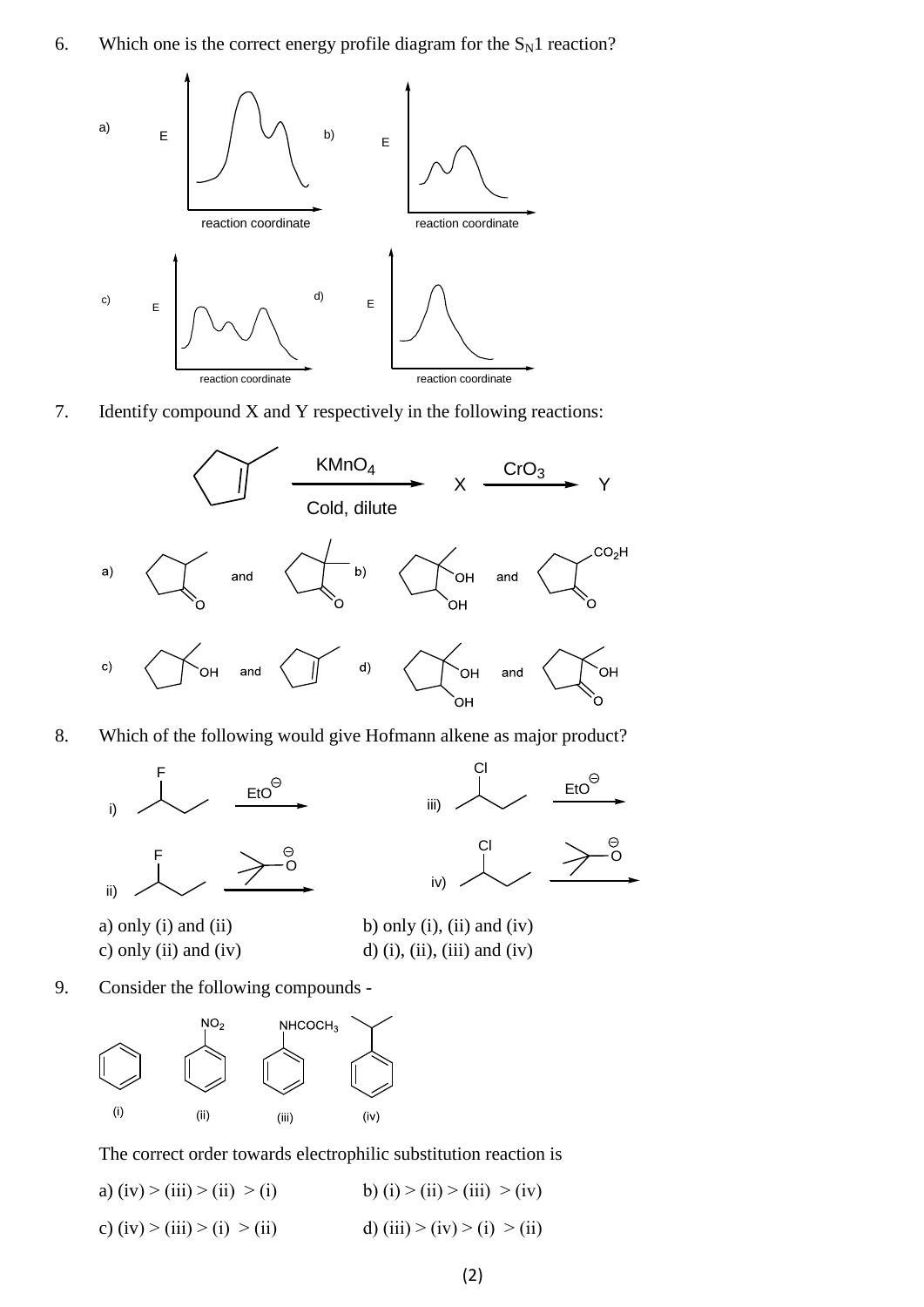- 10. Amongst Ni(CO)<sub>4</sub>,  $[Ni(CN)<sub>4</sub>]$ <sup>2</sup> and  $[NiCl<sub>4</sub>]$ <sup>2</sup>
	- a)  $[Ni(CN)<sub>4</sub>]$ <sup>2</sup> and  $Ni(CO)<sub>4</sub>$  are diamagnetic and  $[NiCl<sub>4</sub>]$ <sup>2</sup> is paramagnetic
- b) [NiCl<sub>4</sub>]<sup>2-</sup> and Ni(CO)<sub>4</sub> are diamagnetic and  $[Ni(CN)<sub>4</sub>]$ <sup>2-</sup> is paramagnetic
- c) Ni(CO)<sub>4</sub> is diamagnetic and  $[Ni(CN)<sub>4</sub>]$ <sup>2</sup> and  $[NiCl<sub>4</sub>]$ <sup>2</sup> are paramagnetic
	- d) [NiCl<sub>4</sub>]<sup>2-</sup> and Ni(CO)<sub>4</sub> are paramagnetic and [Ni(CN)<sub>4</sub>]<sup>2-</sup> is diamagnetic
- 11. Standard electrode potential of MnO<sub>4</sub><sup>-</sup>/ Mn<sup>2+</sup> is 1.51V. How much the oxidising power of the MnO<sub>4</sub><sup>-</sup>/Mn<sup>2+</sup> couple change if the  $H^+$  concentration is decreased 100 times?

d)  $B_2H_6$ ,  $SO_3$  and  $H_2O$ 

- a) It will decrease by  $0.189 \text{ V}$  b) It will increase by  $0.019 \text{ V}$
- c) It will decrease by  $0.278$  V d) None of these
- 12. When boric acid is dissolved in oleum, it produces
	- a)  $[B(HSO_4)_4]$ ,  $H_3SO_4^+$ b)  $SO_2$ ,  $B_2O_3$  and  $H_2O$
	- c)  $[B(HSO_4)_4]$
- 13. If  $Li<sub>3</sub>N$  is added to liquid ammonia
	- a) The acidity of liquid ammonia is decreased
	- b) The basicity of liquid ammonia is decreased
	- c)  $N_2$  is yielded
	- d) The acidity of liquid ammonia is increased
- 14. The equilibrium constant for the reaction at  $25^{\circ}$ C

 $Zn (s) + Cu^{2+} \implies Zn^{2+} + Cu(s)$ (Given: standard reduction potential of  $Cu^{2+}/Cu = 0.337$  V and  $Zn^{2+}/Zn = -0.763$  V) is

- a) Nearly  $10^{37}$  b) Nearly  $10^{18.6}$  c) Nearly  $10^{74}$  d) Nearly  $10^7$
- 15. Out of  $N_2O$ ,  $CIF_2$ ,  $SO_2$  and  $I_3$ , the linear species are
	- a)  $N<sub>2</sub>O$  and  $SO<sub>2</sub>$ and  $I_3$ <sup>-</sup>
	- c)  $SO_2$  and  $I_3$ <sup>-</sup> d)  $SO_2$  and  $ClF_2^-$
- 16. For the preparation of sodium thiosulphate by Spring's reaction the reactants are
	- a)  $Na<sub>2</sub>SO<sub>3</sub>$ ,  $SO<sub>2</sub>$  and  $I<sub>2</sub>$  b)  $Na<sub>2</sub>SO<sub>3</sub>$ ,  $Na<sub>2</sub>S$  and  $I<sub>2</sub>$
	- c) Na<sub>2</sub>SO<sub>3</sub>, Na<sub>2</sub>S and Br<sub>2</sub> d) Na<sub>2</sub>S, SO<sub>2</sub> and I<sub>2</sub>
- 17. The potential difference through which an electron must be accelerated in order to raise the energy of a hydrogen atom from the ground state to the second excited state is –
	- a) 20.4 eV b) 12.09 eV c) 15.11eV d) 10.2 eV